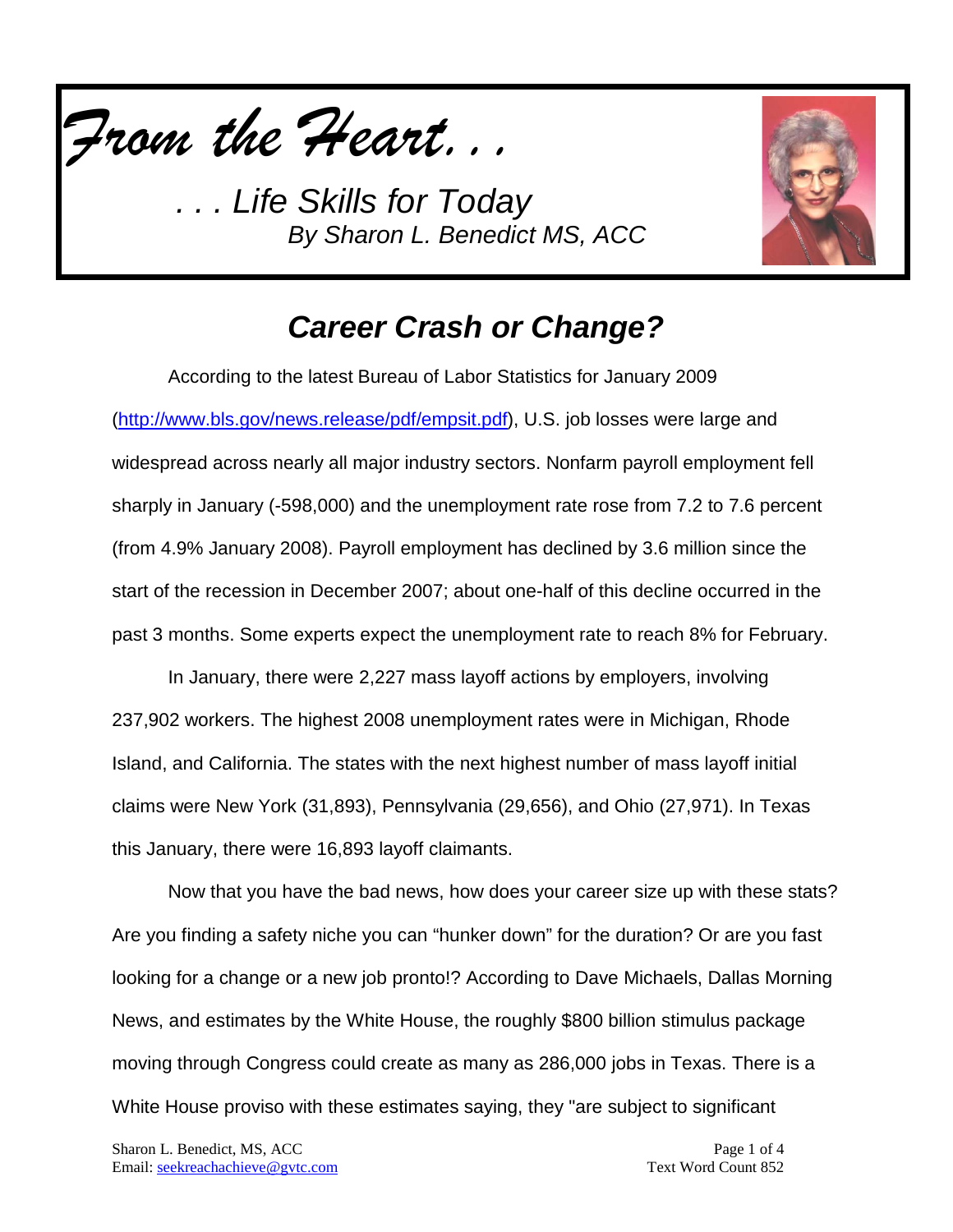margins of error." But if it comes to pass, the legislation could help cushion Texas against expected job losses over the next two years, according to economists. Texas created 153,600 jobs in 2008, but State Comptroller Susan Combs said recently the state can expect to lose about 111,000 nonfarm jobs during the first nine months of 2009. "She was probably being optimistic," said Bernard L. Weinstein, director of the Center for Economic Development and Research at the University of North Texas. "It appears the 286,000 jobs might just offset the anticipated losses over the next two years."

Doesn't sound too great, does it? So, what can you do right now? Here are some possible tips to consider:

- 1. Try your best to lock down your present job if that is where you want to stay (and if the industry and your company show you they are working on creating a cushion for you for the next several years).
- 2. Study your industry as to how our nation's crisis will affect you right in your own backyard. Look at the short-term and long-term. Then consider what possibilities there are for you to find a safety niche if you haven't already got one.
- 3. If you are looking for a career change or have been laid off, go to these websites to study in depth what's going down and what industries and sectors are holding, or actually growing
	- a. Bureau of Labor Statistics [http://www.bls.gov/bls/newsrels.htm,](http://www.bls.gov/bls/newsrels.htm) <http://www.bls.gov/news.release/pdf/mmls.pdf>
	- b. Texas Labor Market Information<http://www.tracer2.com/>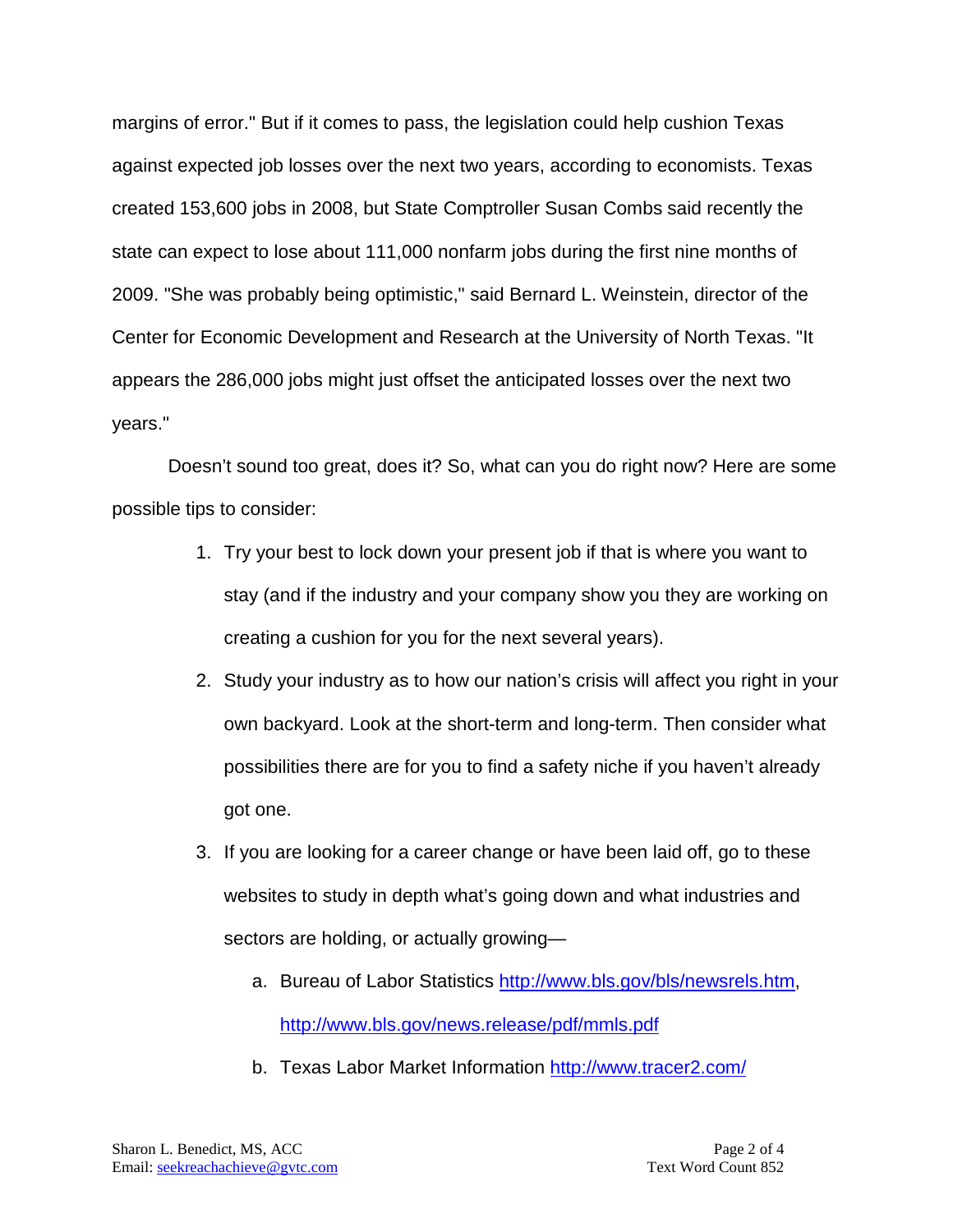- c. Texas Workforce Commission [http://www.twc.state.tx.us/,](http://www.twc.state.tx.us/) Finding a job<http://www.twc.state.tx.us/jobs/job.html>
- 4. Pick up more training where ever you can in the field you want to stay in or step into. You may then be able to significantly increase your hiring attraction.
- 5. Contact your family, friends, colleagues, local leaders to find out what is happening in your own community.
- 6. If your career/job is at risk to any degree, think about cutting back personal expenses (and, of course, reduce your debt if possible); as well as maybe finding a second source of income as a backup. Sometimes, just creatively simplifying your life can go a long way toward avoiding that second job to make ends meet. Hopefully, a decision to have a second income source stems also from a passion for the area of interest.
- 7. Get help to not only stay free from panic or fear but also to rediscover your career and life goals. Engage the whole family in the process as a team. Remember, there is a difference between being informed and making wise decisions to protect your assets and family, and making rash and hasty decisions based on fear and panic. It's not an easy task to separate the two scenarios when you see your retirement assets diving every week, or just got fired or have been unemployed for the past three-six months.
- 8. Become a leader to help transform our community and nation into its full potential again. Don't isolate yourself from others. Serving and helping others give you a more balanced perspective about your own situation.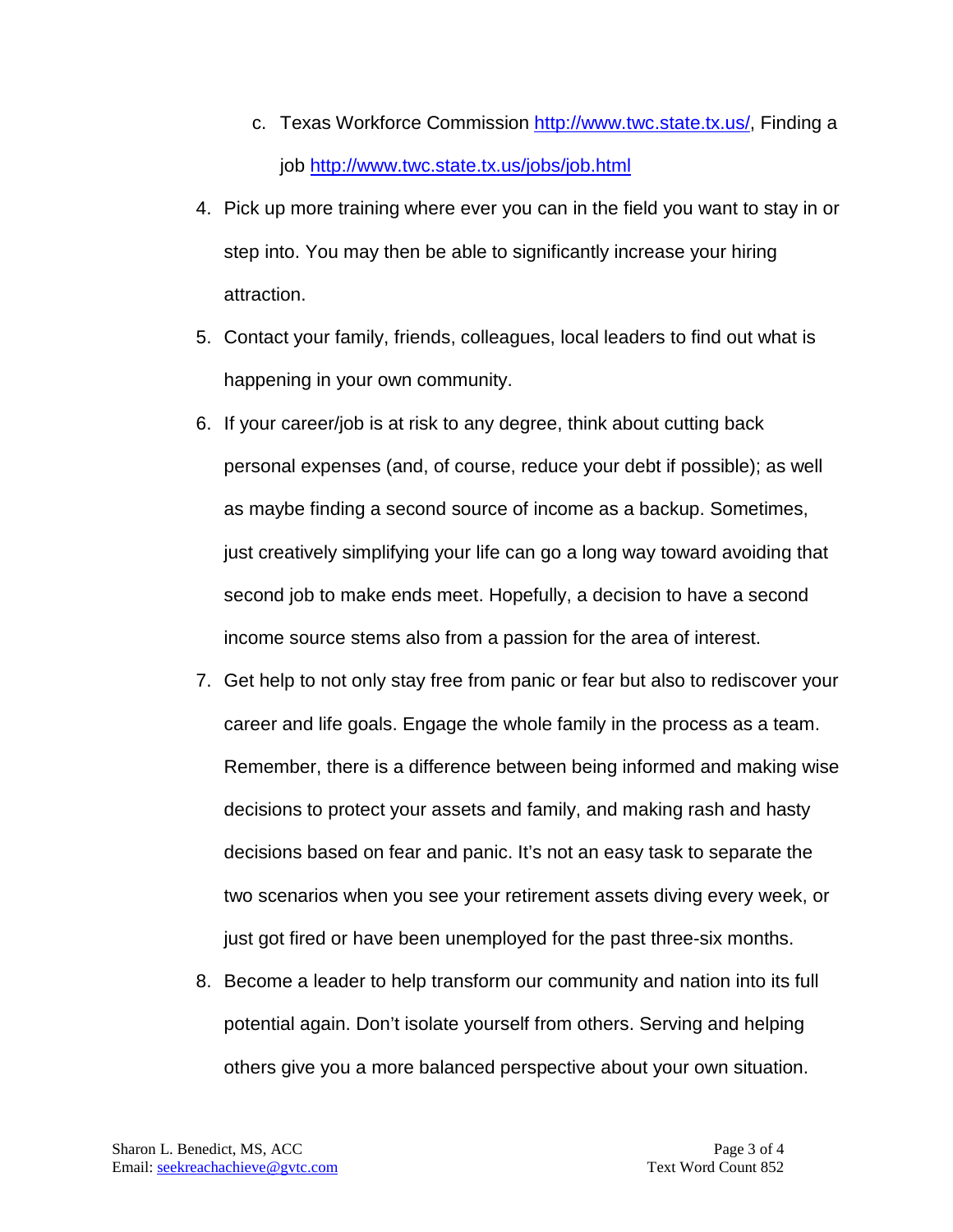In the next issue, I will share what some of the corporate giants are doing to help our careers stay afloat through our nation's downhill spin. In addition, gain seven lessons for leading in crisis offered in a recent Wall Street Journal interview of Bill George, author of "True North" and professor of management practice at Harvard Business School. He is also the former CEO of Medtronic and serves on the boards of directors of ExxonMobil, Goldman Sachs and Novartis. What he shares holds true for corporate leaders as well as your own family.

--

*Sharon L. Benedict, MS, ACC, is a certified life wellness coach-consultant, specializing in life skills, wellness, and creative arts development for individuals, businesses and organizations [\(www.harvestenterprises-sra.com\)](http://www.harvestenterprises-sra.com/).She welcomes your questions and comments and can be contacted at [seekreachachieve@gvtc.com.](mailto:seekreachachieve@gvtc.com)*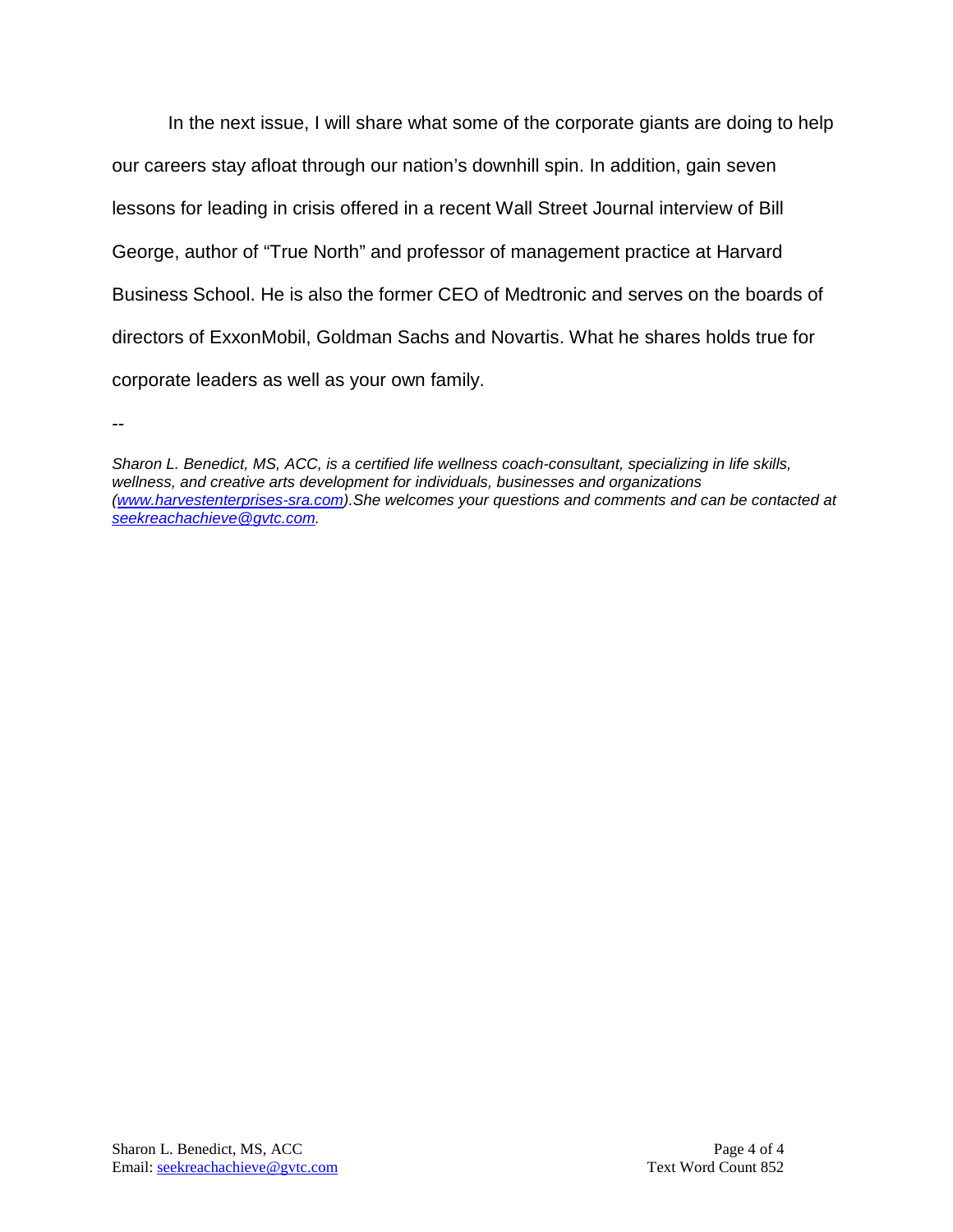



## **Corporate help for your career**

During this tough financial and job risk season, it's only logical and essential that both companies and each one of us do our part to weather the turbulent times. So, let's first look at what we can do. No matter the career or entrepreneur endeavor, we all have to revisit our career building strategies during these tough times. Yet, one shining star in the midst of a severe recession, opportunities for advancing and even changing careers become much more common place.

The Dept. of Labor O'Net website [\(http://online.onetcenter.org/\)](http://online.onetcenter.org/) offers us a chance to dig into seeing how your own career is fairing, finding occupations of interest, in demand industry clusters, even summarizing your skill sets for matching occupations. Through the Skills and Tools & Technologies searches, you can also find which occupations are most in demand at the time and how your skills apply to them and other jobs.

These skills sets include Basic Skills such as active learning, active listening, critical thinking, learning strategies, mathematics, monitoring performance of self and others, reading comprehension, science, speaking, and writing. Then it moves on to complex problem solving skills, time and resource management skills, management of financial, material, and personnel resources. Let's not forget social skills such as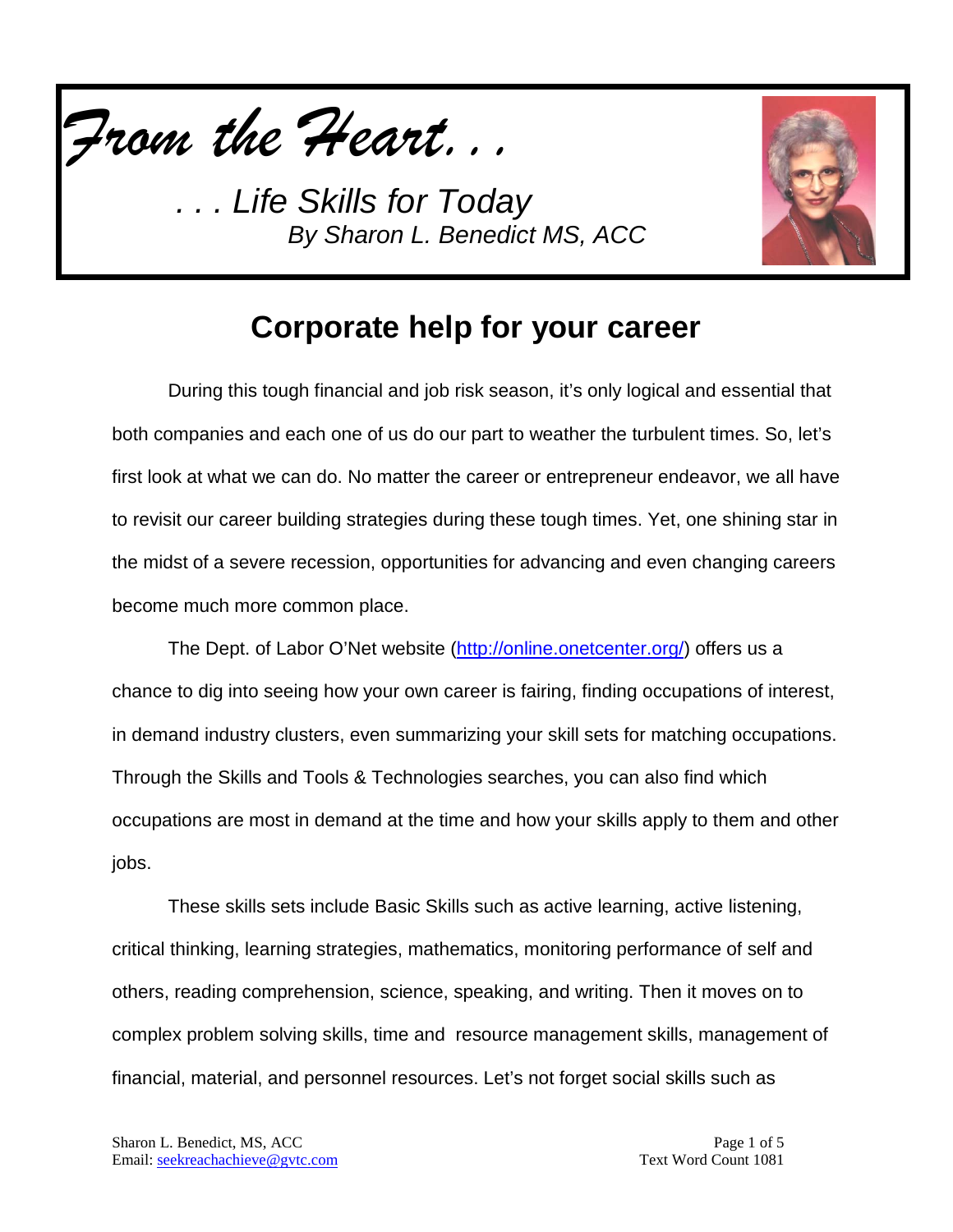coordination, instructing, negotiation, persuasion, service orientation, and social perceptiveness. You will be asked about your systems skills as well, such as judgment and decision making, systems analysis and evaluation. Finally you will be asked about your technical skills—i.e. equipment maintenance and selection, installation, operation, quality control, monitoring, analysis, programming, repairing, technology design, troubleshooting.

You can also check out Live Career website, [www.livecareer.com,](http://www.livecareer.com/) for tips and resources for everything from the Arts, Design & Humanities, Business - Finance & Accounting, Business – General, Computers & Information Technology, Counseling & Psychology, Criminal Justice & Legal, Education, Teaching & Childcare , Healthcare & Nursing, Travel, Entertainment & Culinary. According to several reports, accounting & financial advisor jobs are holding steady so far. Can you believe—animal lovers can actually find many career possibilities; check out the AKC.org website. IT careers are widely available, according to career consultant Janice Weinberg—noting 20 new career fields that IT professionals should explore.

The Bureau of Labor Statistics has cited strong demand in the foreseeable future for a variety of trained counselors. The Minneapolis Star Tribune reported although this is the weakest recruiting climate in four years for the legal industry, midsize to smaller firms may actually thrive based on better management of resources and lower rates. Yet, demand is still projected to grow, about 11% jump (Bureau of Labor Statistics) from civil and criminal to regulatory and financial—especially if certain specialties such as tax or patent law are pursued. In education, guidance counselors, math, and science teachers are in demand and growing. In healthcare, the Bureau of Labor Statistics cites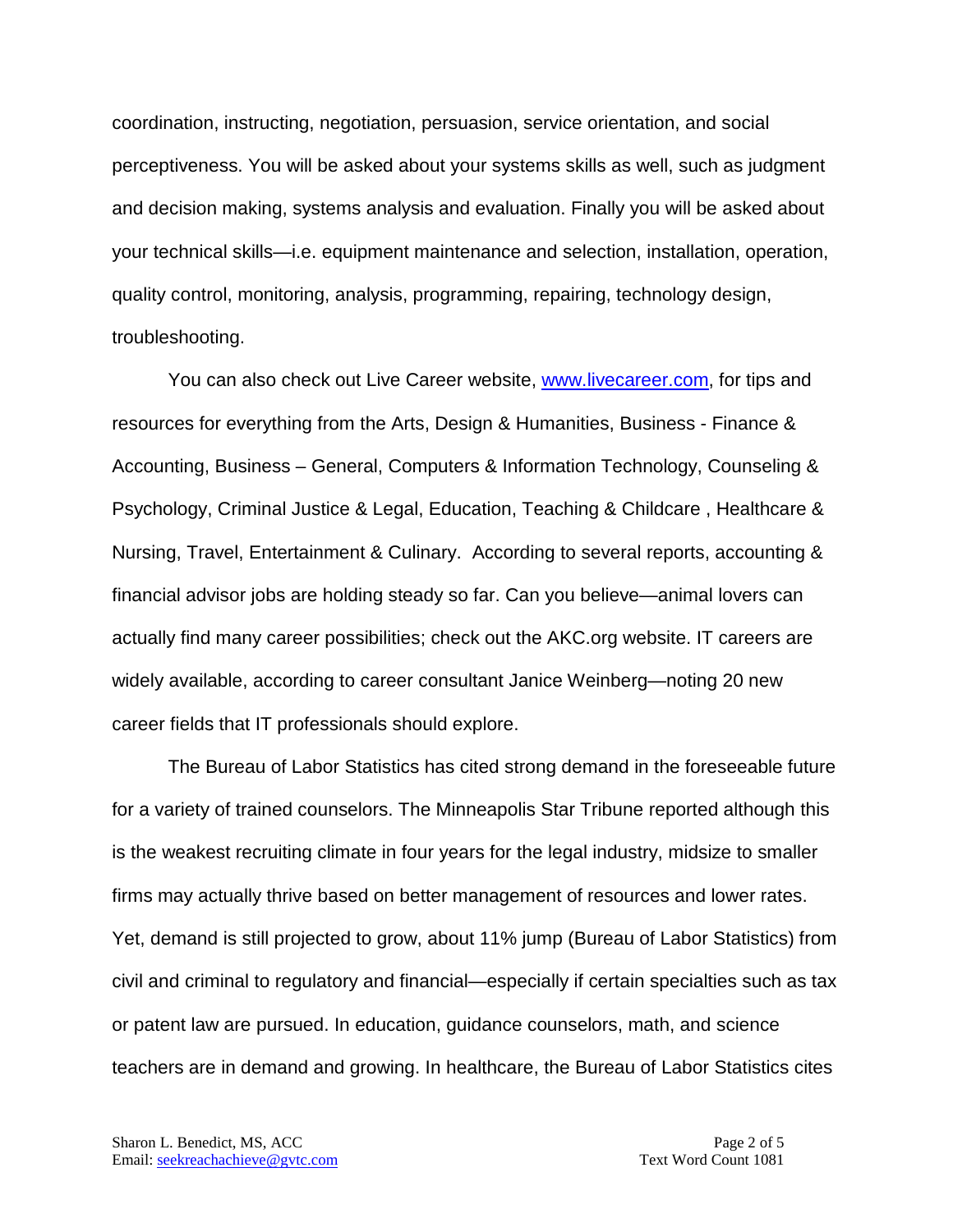a 23 percent growth in demand for nurses in the coming years, including nursing school teachers. Physicians' offices and home health care services were expected to be the leading employers of nurses, followed by outpatient care centers. According to Hewitt Associates latest 2008 survey findings, *The Road Ahead: Driving Productivity by Investing in Health*, employers intend over the next 2 to 5 years to make significant investments in longer-term solutions for improving the health and productivity of their employees. So, look for healthcare opportunities in health risk assessment & management programs, and targeted behavioral health initiatives.

Although the BLS says there is only a 5% jump in demand between through 2016 for restaurant managers, opportunities still will be there because of turnover. The entertainment industry should see a 12% growth in demand also, but competition will remain stiff for sought-after jobs. For movie projects, jobs can range from food service to standing in as extras; but camera operators and film editor positions may be more desirable.

Now, let's look at a few corporations who are trying to make this journey a little less painful for us. Believe it or not, there are some out there! Of course, it's a win/win for both if they step up to the challenge. Target recently announced it will open 27 stores across 15 states on Sunday, March 8 (six being Supertarget stores)—employing 200-300 people.

Citigroup announced on March 3rd a plan called the Homeowners Unemployment Assistance Program to help recently unemployed borrowers who are delinquent on their mortgages stay in their homes. Borrowers who find employment during the three-month period can either resume their original monthly payments or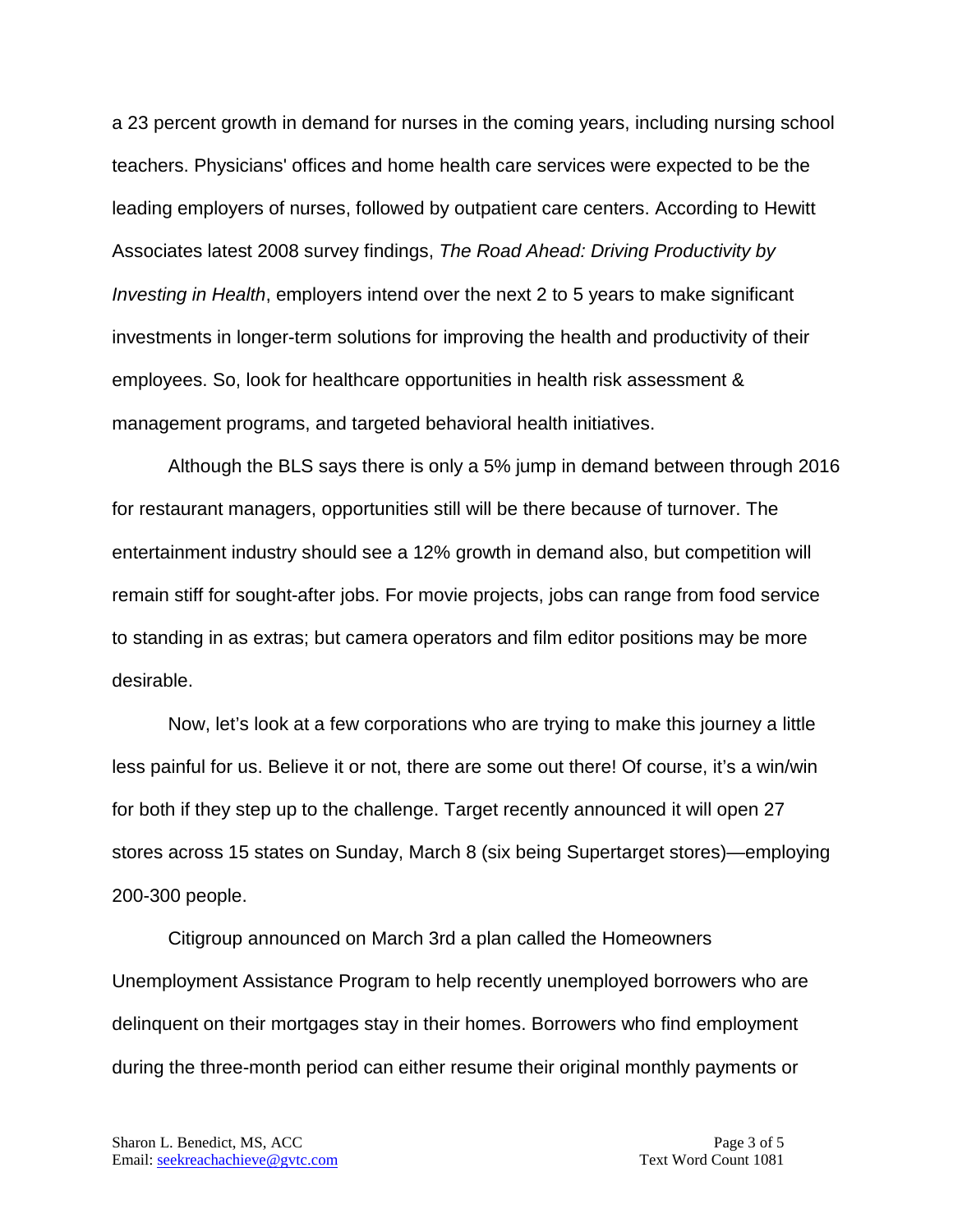receive a long-term loan modification. For those not employed within three months, they will work with customers on a case-by-case basis to explore the best solutions. They also will consider expanding the program to include borrowers at earlier stages of delinquency, as well as those current on their loans.

Microsoft has moved to help improve job skills with their Elevate America program,

[http://www.microsoft.com/About/CorporateCitizenship/US/CommunityInvestment/Elevat](http://www.microsoft.com/About/CorporateCitizenship/US/CommunityInvestment/ElevateAmerica.aspx) [eAmerica.aspx.](http://www.microsoft.com/About/CorporateCitizenship/US/CommunityInvestment/ElevateAmerica.aspx) This program is designed to offer up to 2 million Americans with technology skills essential to building a career in the 21st century. This includes everything from using the Internet and sending email to earning advanced certification in high-end applications. And it's free! Over the next three years, Microsoft will partner with local governments and other public/private organizations to distribute vouchers for Microsoft eLearning courses. This includes career guidance and links to tutorials on Microsoft Office applications.

To throw in what the government is doing, here's one sample. According to Jeannine Aversa, AP Economics Writer, on March 3 the Federal Reserve finally official offered their program, Term Asset-Backed Securities Loan Facility, to boost availability of credit helps consumer credit to consumers and small businesses. The Fed is lending up to \$200 billion to spur consumer lending — for autos, education, credit cards and other things. Companies and investors are to pledge eligible collateral for the Feds to back the loan for three year starting March 25. The Fed claim the program may generate up to \$1 trillion of lending for businesses and households.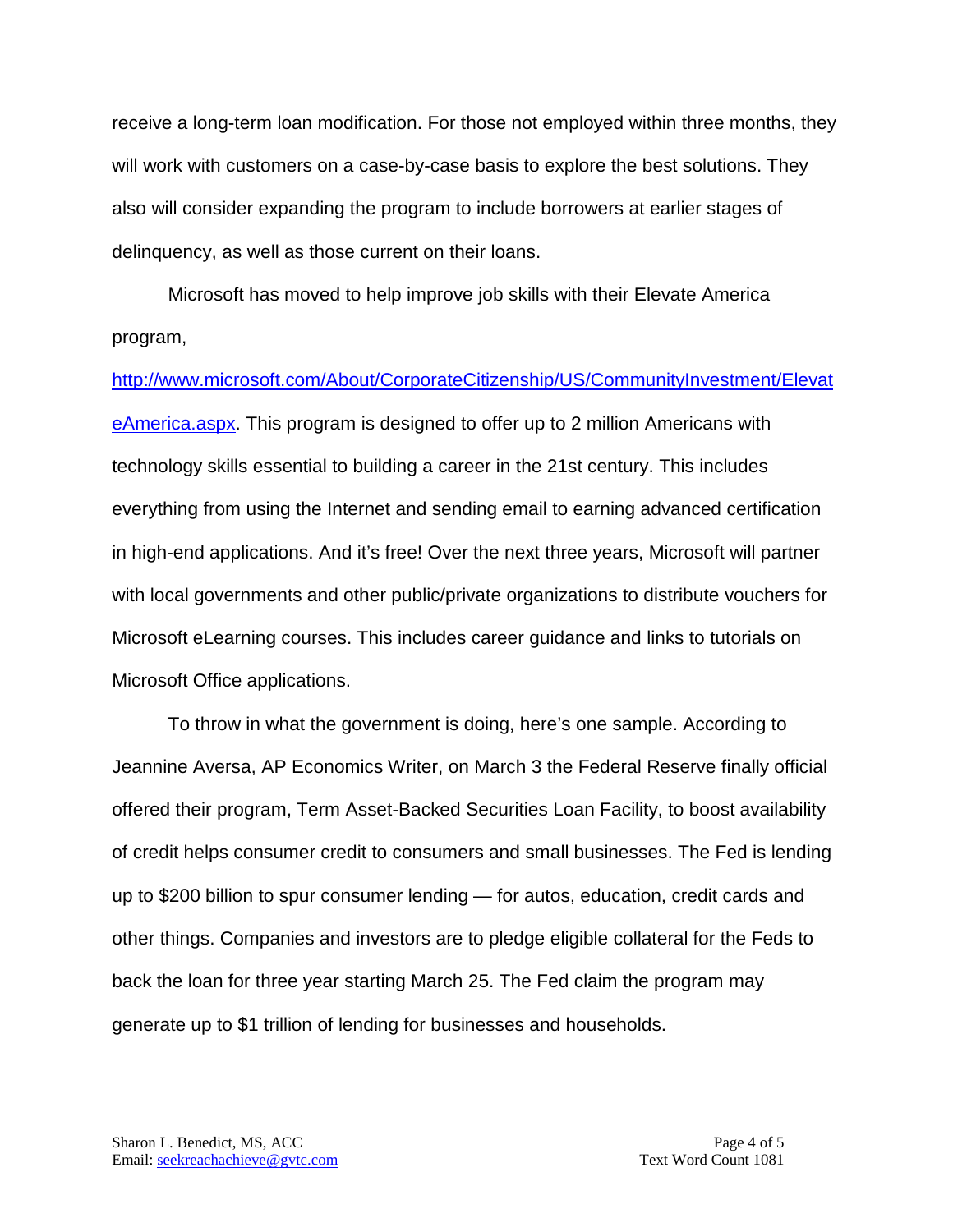Can you see some possibilities to improve on your career or actually make a change of career? Continue to do your homework and seek out opportunities. I tend to believe that when things get really tough, Americans step up to help each other. So, watch out for those chances to give as well as receive. In the next issue, I will offer those seven lessons for leading in crisis.

--

Sharon L. Benedict, MS, ACC, is a certified life wellness coach-consultant, specializing in life skills, wellness, and creative arts development for individuals, businesses and organizations [\(www.harvestenterprises-sra.com\)](http://www.harvestenterprises-sra.com/).She welcomes your questions and comments and can be contacted at [seekreachachieve@gvtc.com.](mailto:seekreachachieve@gvtc.com)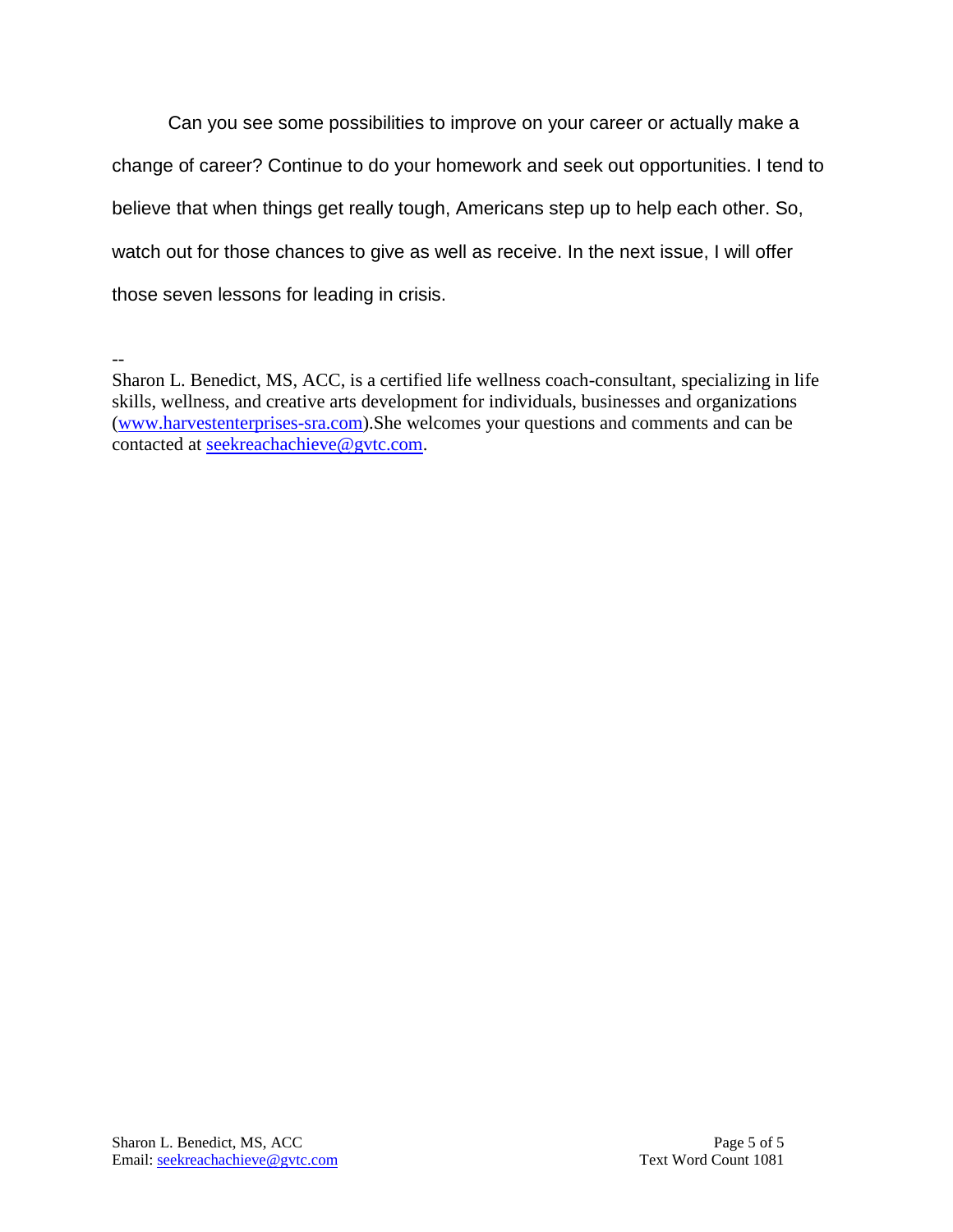*From the Heart...*



## **Getting the message in the midst of the mess… is it possible?**

When we hear the word, "crisis", we just as soon not hear it! For most of us, we either find a place to hide or stand up with fists raised and come out fighting. Neither way really helps any of us move through to the "cure." One would hope that once we decide to leave these more human tendencies behind, we just might get the message in the middle of our nation's global economic mess. Just maybe, our own community leaders will also get the message they need for building bridges across the divide.

Yet, who do we really start to trust, and what can we really believe? While in search of answers more than blame, you may find that just about every "expert" called upon has had some connection, albeit innocently, with "the mess" we have before us in our nation. For many ask with whom and where does the "buck" stop? That doesn't always mean that they are "guilty by association." Yet, it does cause us to pause a moment and ask, "Does their association tarnish their message?", when they offer advice to corporations and also to us plain ole workin' folks.

For a number of years, I have admired and gained much insight from the many business leaders in our nation of corporations…some currently seen as moving targets in this mess yet to be unraveled. We have a long way toward seeing the dust settle and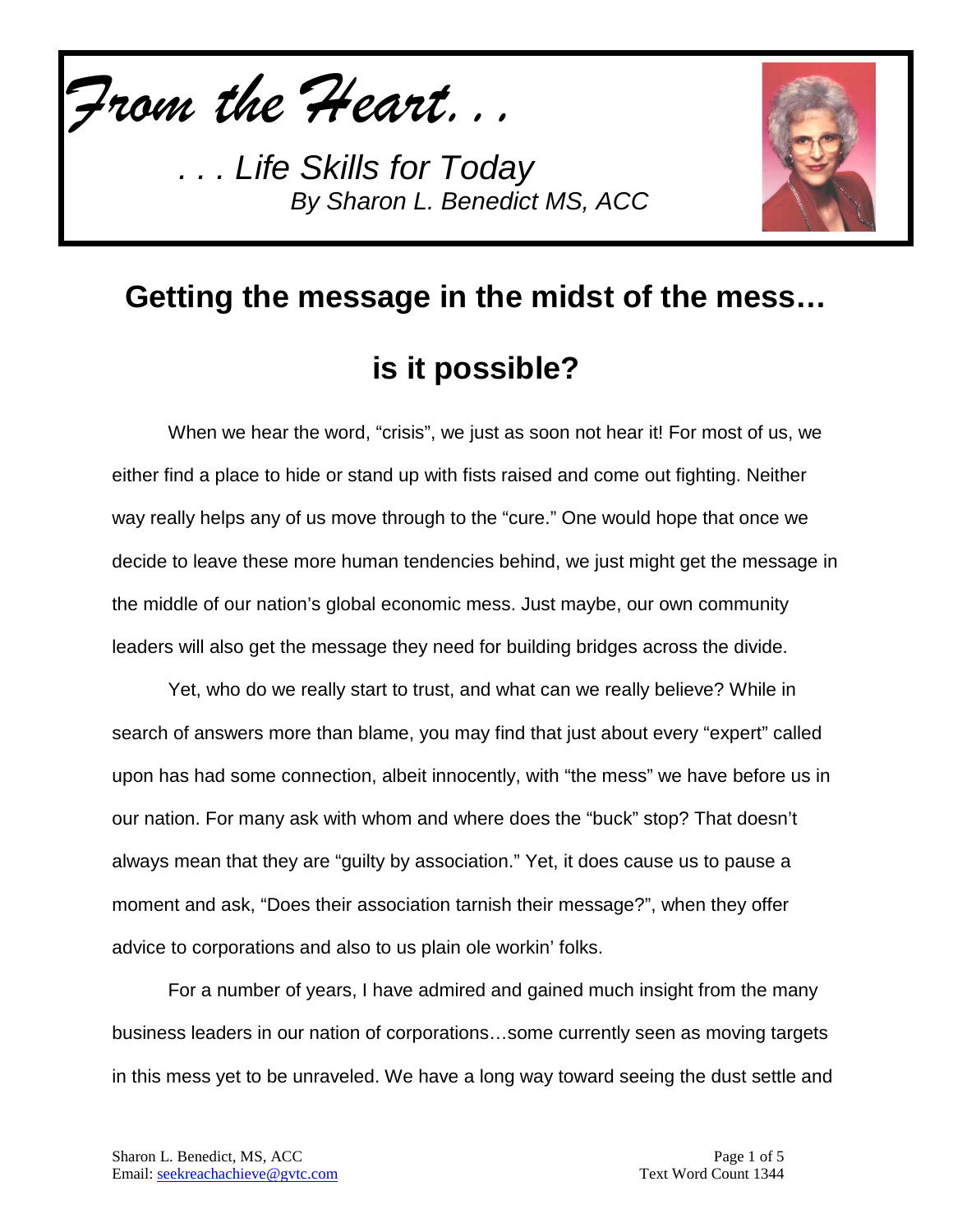need to be cautious how we point the finger. It just might point right back. So, I hesitate to offer input from any so-called "expert" not knowing whether they are the "lone voice calling in the wilderness" or part of the problem. Yet, here goes. I only ask that you step back from the mess just for a moment, one imperfect human being to another, to catch the message recently offered of one of our nation's business leaders.

Bill George, author of "True North" and professor of management practice at Harvard Business School is also on the board of many corporations, such as ExxonMobil, Norvartis, Goldman-Sachs, and Target. George has been called upon by just about every news network and has been instrumental as of late bringing together experts from around the world to focus on what can be done. I believe what he offers holds true for corporate leaders, as well as our own community. The message can stand on its own.

For that reason, I offer George's entire WSJ article interview, *"Seven Lessons for Leading in Crisis"* (available on his blog, [www.truthnorth.com,](http://www.truthnorth.com/) for anyone to reprint) that gives us a panorama of what it takes to cause a crisis, how to get out of one, and even what it takes to avoid one.

George sees that "Virtually every American institution is facing major crises these days, from declining businesses to evaporating financial portfolios. To get out of these crises, authentic leaders must step forward and lead their organizations through them. The current crisis was not caused by subprime mortgages, credit default swaps, or failed economic policies. The root cause is failed leadership. New laws, regulations, and economic bailouts won't heal wounds created by leadership failures. They can only be solved by new leaders with the wisdom and skill to put their organizations on the right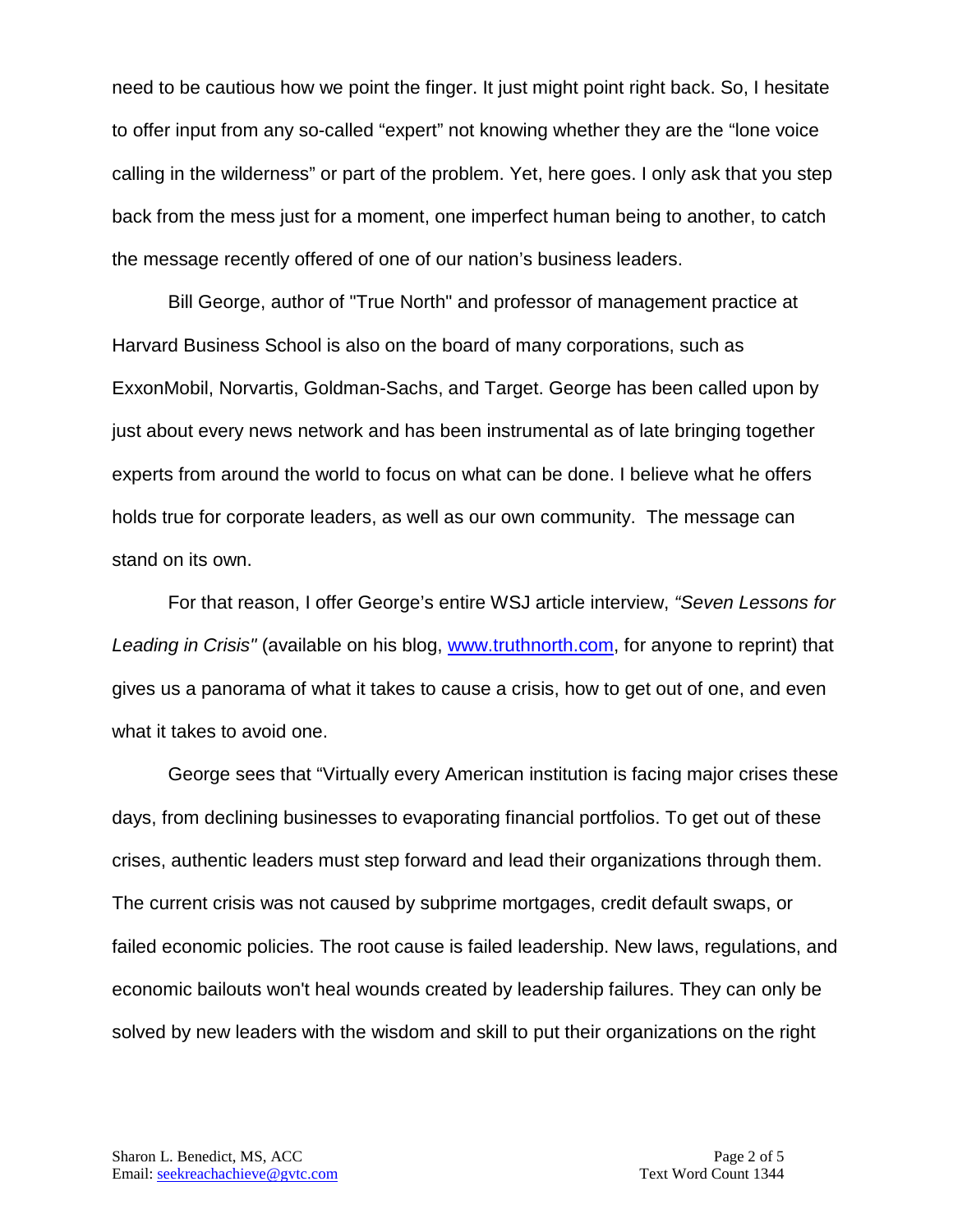long-term course." He then gives seven lessons for leaders charged with leading their organizations through a crisis:

**Lesson #1:** "Leaders must face reality." Reality starts with the person in charge. Leaders need to look themselves in the mirror and recognize their role in creating the problems. Then they should gather their teams together and gain agreement about the root causes. Widespread recognition of reality is the crucial step before problems can be solved. Attempting to find short-term fixes that address the symptoms of the crisis only ensures the organization will wind up back in the same predicament.

In order to understand the real reasons for the crisis, everyone on the leadership team must be willing to tell the whole truth. As J.P. Morgan Chase CEO Jamie Dimon said at a panel I chaired at the World Economic Forum at Davos in January, "It's not sufficient to have one person on your team who is a truth teller. Everyone on the team must be candid in sharing the entire truth, no matter how painful it is." How can we solve problems if we don't acknowledge their existence?

**Lesson #2:** "No matter how bad things are, they will get worse." Faced with bad news, many leaders cannot believe that things could really be so grim. Consequently, they try to convince the bearers of bad news that things aren't so bad, and swift action can make problems go away. This causes leaders to undershoot the mark in terms of corrective actions. As a consequence, they wind up taking a series of steps, none of which is powerful enough to correct the downward spiral. It is far better for leaders to anticipate the worst and get out in front of it. If they restructure their cost base for the worst case, they can get their organization healthy for the turnaround when it comes and take advantage of opportunities that present themselves.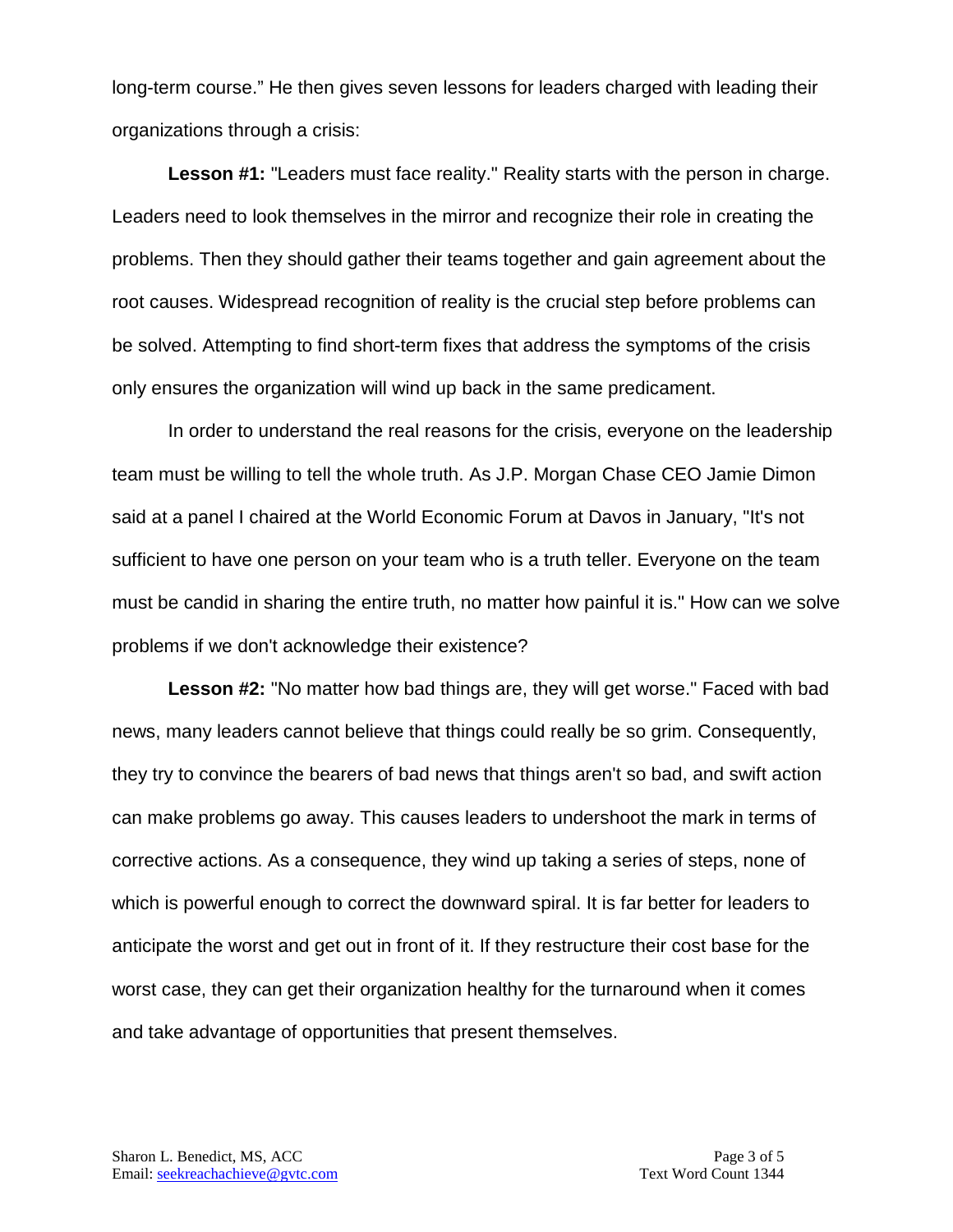**Lesson #3:** "Build a mountain of cash, and get to the highest hill." In good times leaders worry more about earnings per share and revenue growth than they do about their balance sheets. In a crisis, cash is king. Forget about EPS and all those stock market measures. The question is, "Does your organization have sufficient cash to survive the most dire circumstances?" Goldman Sachs, where I serve on the board of directors, anticipated the difficult times and built up its cash reserves. When the markets got really bad, Goldman had adequate cash reserves to weather the storm.

**Lesson #4:** "Get the world off your shoulders." In a crisis, many leaders act like Atlas, carrying the weight of the world on their shoulders. They go into isolation, and think they can solve the problem themselves. In reality, leaders must have the help of all their people to devise solutions and to implement them. This means bringing people into their confidence, asking them for help and ideas, and gaining their commitment to painful corrective actions.

**Lesson #5:** "Before asking others to sacrifice, first volunteer yourself." If there are sacrifices to be made – and there will be – then the leaders should step up and make the greatest sacrifices themselves. Crises are the real tests of leaders' True North. Everyone is watching to see what the leaders do. Will they stay true to their values? Will they bow to external pressures, or confront the crisis in a straight-forward manner? Will they be seduced by short-term rewards, or will they make near-term sacrifices in order to fix the long-term situation?

**Lesson #6:** "Never waste a good crisis." This piece of advice comes from Benjamin Netanyahu, the next prime minister of Israel, at the panel I chaired in Davos. When things are going well, people resist major changes or try to get by with minor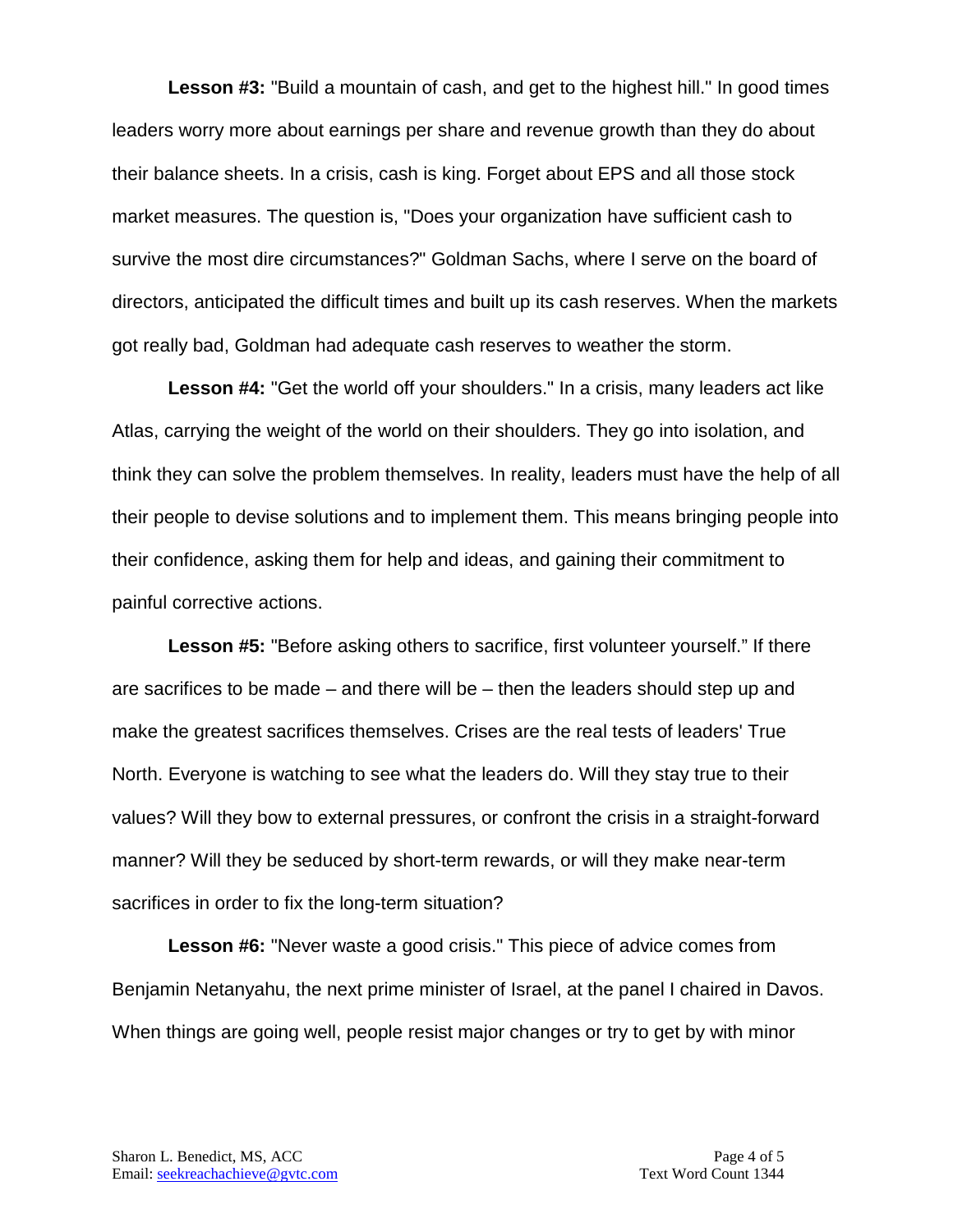adaptations. A crisis provides the leader with the platform to get things done that were required anyway and offers the sense of urgency to accelerate their implementation.

**Lesson #7:** "Be aggressive in the marketplace." This may sound counterintuitive, but a crisis offers the best opportunity to change the game in your favor, with new products or services to gain market share. Many people look at a crisis as something to get through, until they can go back to business as usual. But "business as usual" never returns because markets are irrevocably changed. Why not create the changes that move the market in your favor, instead of waiting and reacting to the changes as they take place?

**The Bottom Line:** In a crisis we learn who the real leaders are, and whether they have the wherewithal to stay on course of their True North."

--

Sharon L. Benedict, MS, ACC, is a certified life wellness coach-consultant, specializing in life skills, wellness, and creative arts development for individuals, businesses and organizations [\(www.harvestenterprises-sra.com\)](http://www.harvestenterprises-sra.com/).She welcomes your questions and comments and can be contacted at [seekreachachieve@gvtc.com.](mailto:seekreachachieve@gvtc.com)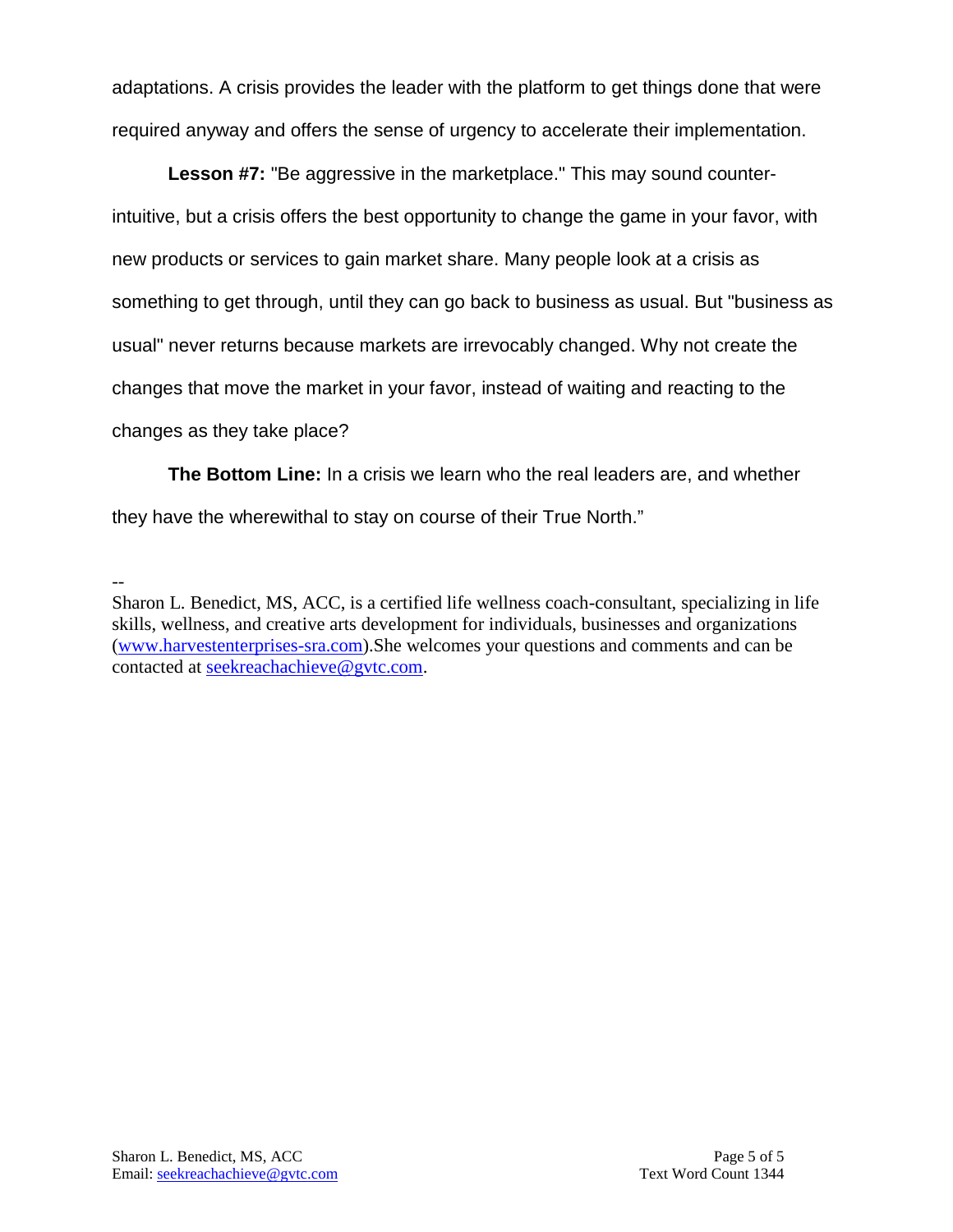*From the Heart...*



## **Money, Money, where forth art thou?!**

While you hold onto to your job with all your life, where can you find that little bit of extra change to ease the money crunch during this tough season? The old adage still holds true—it really does depend on whether you are looking at the hole in the donut or the glass half-full. So, while you are enjoying what's left of the donut as you finish off your glass of beverage, let's see where you just might find some cash floating around waiting for you to scoop it up!

Here are some questions for you to consider as you do your treasure hunting:

- 1. When you go into your house and walk through the rooms, what do you see? Is there something you can creatively use to garner dollars?—not just by selling it at a garage sale (which is a great idea for lots of your "stuff" you haven't used for ages).
- 2. What are your teenage kids up to lately? Lots of time in the chat room? On their iPods for hours? How about enlisting them into a family revenue creation plan?
- 3. Where are some cut backs you can do without losing the smile on your face nor the dance in your step? Homecookin! Versus dining out…a walk in the park rather than the extra bucks for HBO cable TV option? What do you come up with?